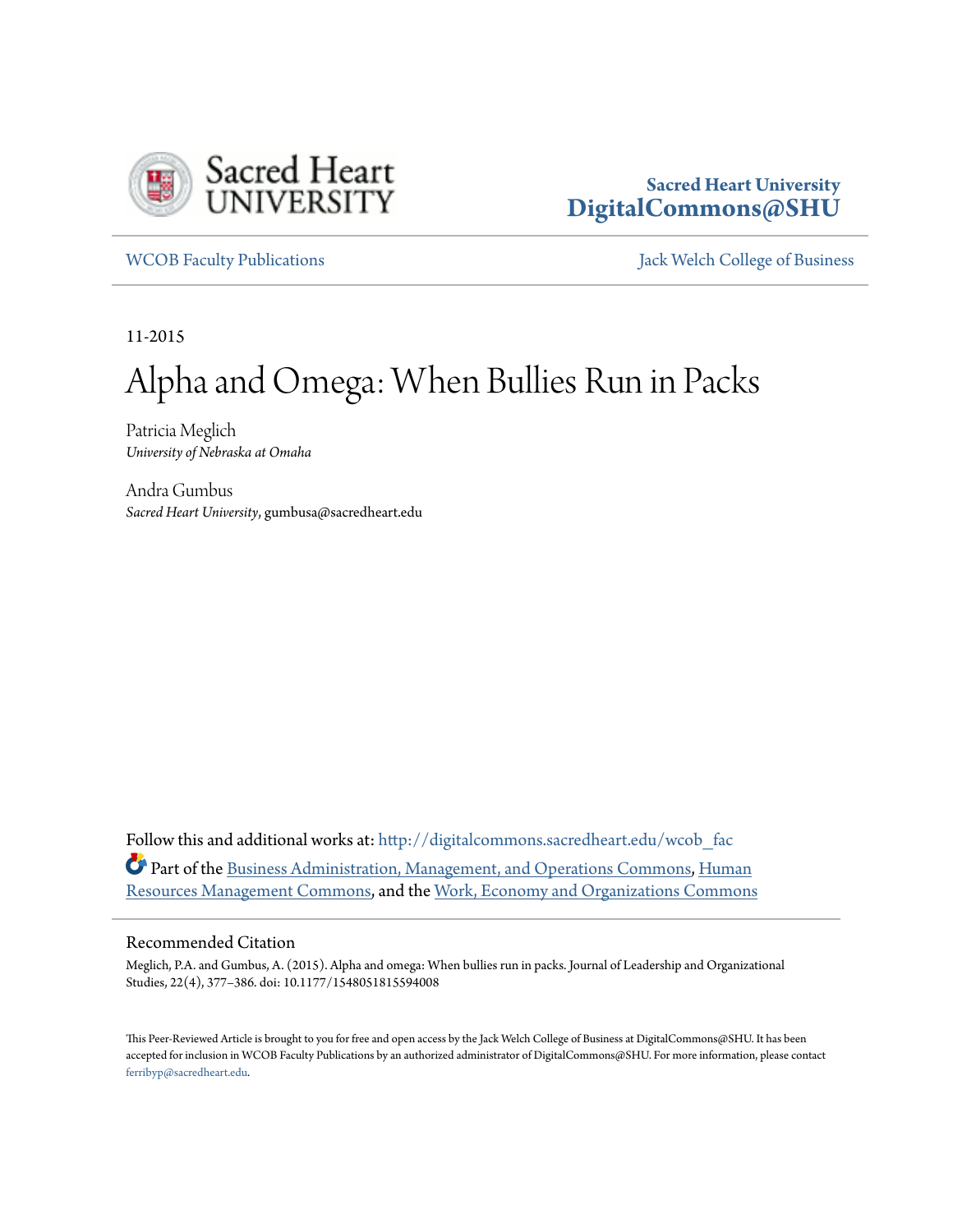## **Alpha and Omega: When Bullies Run in Packs**

Patricia A. Meglich<sup>I</sup> and Andra Gumbus<sup>2</sup>

#### **Abstract**

Journal of Leadership & Organizational Studies 2015, Vol. 22(4) 377–386 © The Authors 2015 Reprints and permissions: sagepub.com/journalsPermissions.nav DOI: 10.1177/1548051815594008 jlo.sagepub.com



While workplace bullying often involves multiple perpetrators, limited research has investigated this important aspect of the phenomenon. In the present study, we explored the perceived severity and comparison of actual behaviors experienced when different perpetrators attack the target. Survey results showed that bullying by one's supervisor is perceived to be more severe than bullying by a group of coworkers and that coworkers are more likely to bully when the supervisor bullies. When working as a group, bullies focus their attack on the target's personal life rather than on his or her work life. Implications for research and practice are provided.

#### **Keywords**

bullying, group bullying, harassment, perceived severity

Recent studies have shown that workplace bullying is prevalent in workplaces around the world (Lewis, Sheehan, & Davies, 2008; Lutgen-Sandvik, Tracy, & Alberts, 2007; Namie & Lutgen-Sandvik, 2010; Nielsen et al., 2009), resulting in a growing scholarly literature over the past decade. Researchers have investigated individual antecedents of bullying (Hauge, Skogstad, & Einarsen, 2009; Hoel & Salin, 2003), consequences to targets (Einarsen & Mikkelsen, 2003; Hoel, Faragher, & Cooper, 2004), and organizational factors leading to bullying (Hauge et al., 2009), with an implicit focus on bullying perpetrated by a bully acting alone.

Researchers have converged on the following definition of bullying: *Bullying at work means harassing, offending, socially excluding someone or negatively affecting someone's work tasks. It must occur repeatedly and regularly over a period of time. Bullying is an escalating process in which the person confronted ends up in an inferior position and becomes the target of systematic negative social acts* (Einarsen, Hoel, Zapf, & Cooper, 2003). Thus, bullying involves an ongoing, long-term series of attacks that over time lead to deleterious personal and professional consequences to the target. Perpetrators misuse power in an attempt to subjugate the target.

In his seminal work, Leymann (1990) adopted the term *mobbing* to describe the animallike behavior in which a group of more powerful animals bands together to attack a less powerful animal. Much like the alpha wolf dominates the wolf pack through frequent displays of aggression and superiority, the workplace bully can enlist the aid of less powerful group members to single out the omega (or least powerful) member for abuse (Hutchinson, Vickers, Jackson, & Wilkes, 2006). Leymann points out that people can behave as pack animals, which helps explain the "psychological terror" experienced by targets of workplace bullying. However, despite the early recognition that bullying might be a group phenomenon, the prevailing research perspective is of a lone perpetrator: frequently the target's supervisor (Tepper, 2000). The present study seeks to address Ramsay, Troth, and Branch's (2011) call for deeper investigation of the group-level manifestation of bullying.

#### *Relative Severity*

In one of the few studies addressing the perceived severity of bullying, Escartin, Rodriguez-Carballeira, Zapf, Porrua, and Martin-Pena (2009) reported that emotional abuse (personal attacks) was perceived as the most severe form of bullying, exceeding the perceived severity of work-focused attacks. These bullying behaviors are particularly likely to manifest as part of a group bullying campaign as scapegoating and public humiliation can be contagious among work group members (Mathisen, Einarsen, & Mykletun, 2011).

Previous research on the severity of workplace bullying has focused primarily on the characteristics of bullying behaviors (personal or work attacks) with limited regard for

**Corresponding Author:**

Patricia A. Meglich, Department of Marketing and Management, University of Nebraska at Omaha, 6708 Pine Street, Room 303, Omaha, NE 68122, USA. Email: [pmeglich@unomaha.edu](mailto:pmeglich@unomaha.edu)

<sup>1</sup> University of Nebraska at Omaha, Omaha, NE, USA  $^2$ Sacred Heart University, Fairfield, CT, USA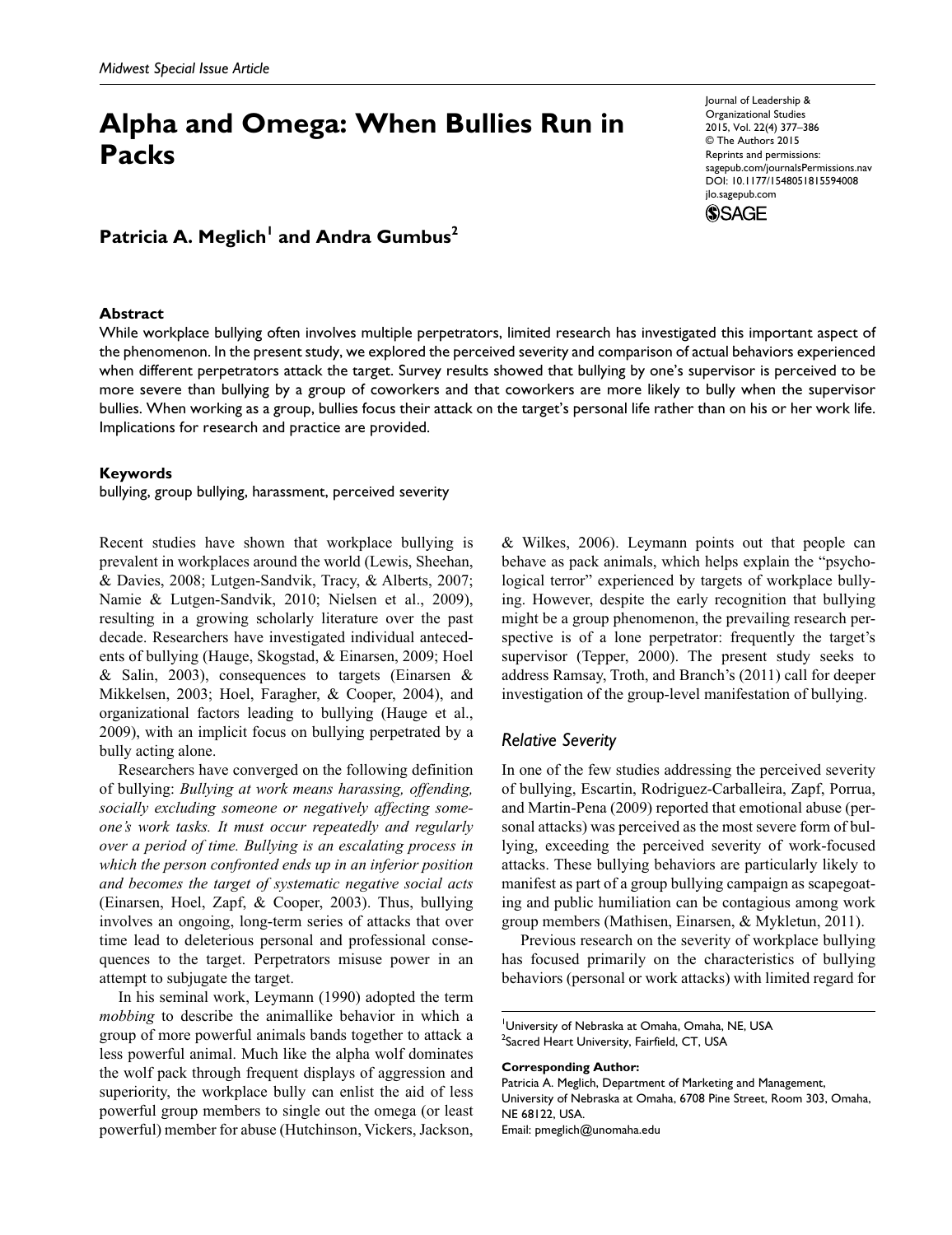the differential in severity based on the number of perpetrators. Hershcovis and Barling (2010) found that targets suffer more serious attitudinal (decreased job satisfaction and organizational commitment) and behavioral (increased organizational deviance) outcomes when the supervisor bullies as compared to when a single coworker bullies. Targets of social undermining experience greater negative impact on self-efficacy and organizational commitment when the undermining is committed by a supervisor compared to a coworker (Duffy, Ganster, & Pagon, 2002). Prior research demonstrates that a supervisor's negative conduct toward a target is more damaging than similar behavior committed by a lone peer. However, the relative harm caused by a group ganging up on the target remains underexplored.

Limited prior research has addressed the concept of perceived severity or relative harm with regard to bullying and bullying behaviors. Targets who experienced more severe bullying reported higher levels of stress and more psychosomatic complaints as well as decreased job satisfaction (Einarsen, Hoel, & Notelasers, 2009; Hoel et al., 2004; Lutgen-Sandvik et al., 2007). Thus, the perceived level of severity is an important, but little understood, aspect of bullying.

We look to related literatures in order to better predict the severity of bullying by a supervisor compared to a group of coworkers. Leader behavior serves as a powerful determinant of employee outcomes. The perceived level of support and fair treatment from a supervisor influences attitudes such as employee commitment and job satisfaction along with job performance (Carmeli, Ben-Hador, Waldman, & Rupp, 2009; Piccolo et al., 2012; Podsakoff, Bommer, Podsakoff, & Mackenzie, 2006; Winkler, Busch, Clasen, & Vowinkel, 2015). While coworker relationships are an important factor in job satisfaction and commitment (Janssen & Giebels, 2013), supervisor support had a stronger influence in employees' customer orientation than support from coworkers (Yuann-Jun, Nai-Wen, & Aichia, 2010) and was more influential in job satisfaction, commitment, and turnover intentions (Ng & Sorensen, 2008). In turn, employees' commitment to their supervisor has greater impact on their work attitudes and performance than does commitment to coworkers (Askew, Taing, & Johnson, 2013).

The dearth of previous research comparing the relative harm caused by a supervisor-bully compared to the harm caused by a group of coworker bullies leads to our first hypothesis. Based on related social support research presented above, we propose that the impact of actions (positive or negative) taken by an immediate supervisor will outweigh the same actions taken by a group of coworkers.

**Hypothesis 1:** Bullying committed by a supervisor will be perceived as more severe than bullying by a group of coworkers.

#### *Bullying Behaviors*

Bullying is distinguished by frequent, persistent malicious attacks over a prolonged duration against a less powerful organization member. Bullying behaviors focus on tearing down either the target's personal and social well-being or the target's work performance (Matthiesen & Einarsen, 2001). Personal attacks are typified by socially isolating the target, making the target the brunt of mean-spirited jokes, spreading false and malicious rumors about the target, and physically aggressing against the target. Work-focused attacks are exemplified by sabotaging the target's work output, denying the target needed information or resources, and threatening the target with unsubstantiated termination.

Bullying campaigns typically involve a number of different acts against the target (Rayner & Dick, 2004; Zapf, Knorz, & Kulla, 1996). Some bullying behaviors can be committed by a lone perpetrator (e.g., being assigned demeaning tasks, threatened with termination) while others more likely require a group (e.g., spreading rumors, social isolation). Studies have generally shown that physical violence (e.g., pushing, grabbing, slapping) is rare and that psychological and verbal assaults are the norm (Einarsen et al., 2009; Zapf et al., 1996). The escalating nature of bullying results in increasingly more frequent and more harmful attacks. A bullying campaign may begin with low-level behaviors such as teasing or horseplay and over the weeks or months broaden to include sabotage, social isolation, rumormongering, and even physical abuse (Einarsen et al., 2003). Only one study to date has addressed the pattern of bullying behaviors experienced by targets (Rayner & Dick, 2004). They found that the overwhelming majority of targets experienced both personal attacks and attacks on their work performance.

Most previous studies of the frequency with which targets experience specific behaviors have adopted a lone perpetrator perspective (target's superior or coworker; Bowling & Beehr, 2006; Rayner & Keashly, 2005). There remain unanswered questions regarding the impact of having multiple perpetrators involved in an attack and how group attacks compare to lone perpetrator attacks.

#### *Pack Behavior Follows the Leader*

While Rayner and Hoel (1997) observed that being targeted by one individual is qualitatively different from being targeted by a group, limited research has investigated the number of perpetrators involved in a bullying campaign. Multiple perpetrators were involved in approximately half of the cases reported in European bullying studies (Hoel & Salin, 2003; Zapf & Einarsen, 2005) and approximately one third of the cases in a U.S. study (Namie & Lutgen-Sandvik, 2010). Duration of the bullying experience has been tied to the number of perpetrators, with multiple bullies correlated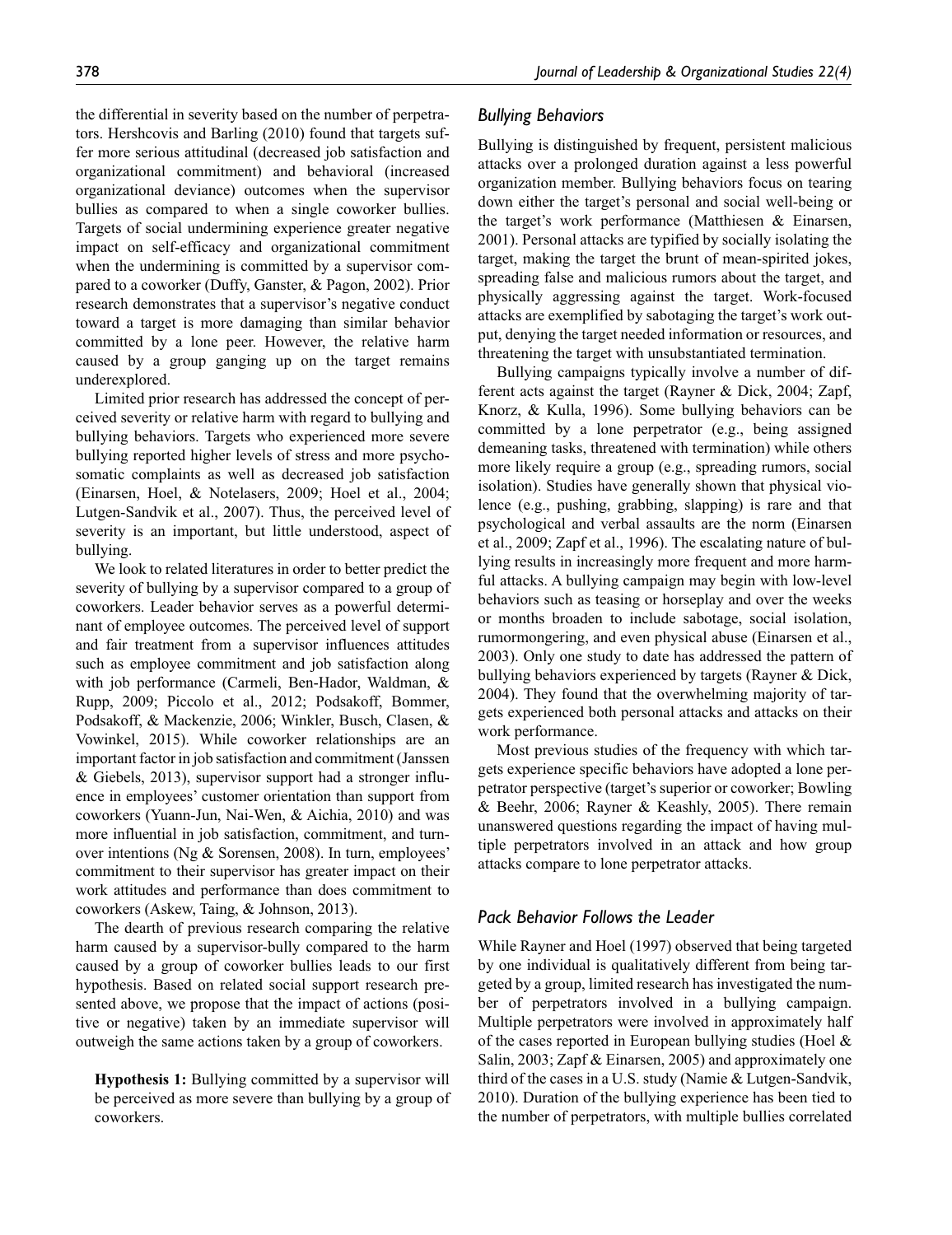with a longer duration (Zapf & Gross, 2001). A lone bully can only carry out a limited number of attacks whereas multiple perpetrators can attack from all sides at all times, thus resulting in a longer duration of bullying.

Predatory alliances among work group members at many levels within the organizational hierarchy can result in the planned, systematic abuse of the target (Hutchinson et al., 2006). Perpetrators conceal and protect each other and act in a self-preserving manner to promulgate bullying and embed this abuse within informal organizational networks. The group can more easily carry out a systematic campaign against the target if the supervisor either explicitly or tacitly condones the behavior.

Social identity theory (SIT; Tajfel & Turner, 1986) has been proposed as a theoretical explanation for the group bullying phenomenon (Ramsay et al., 2011). SIT explains how individuals develop a sense of "self" based in part on their membership in important groups such as the work unit. Members of a work group integrate important group characteristics (or social identities) into their own self-concepts, helping them make their existence meaningful. In-group members (those that embody the group's social identity) are favored and treated more positively than outgroup members (those that do not embody the group's social identity; Smith, Tyler, & Huo, 2003). Targets of bullying may be selected due to being perceived by the group as out-group members who deviate from the stereotype image members hold of their group (Escartín, Ullrich, Zapf, Schlüter, & van Dick, 2013). Status and power differences between individuals in relationship can lead to feelings of victimization by the lower status member (Heames, Harvey, & Treadway, 2006; Lamertz & Aquino, 2004). Therefore, individuals are implicitly encouraged to conform to group norms and expectations and not behave in a way that will attract negative reactions from the rest of the group.

Research from the victimization literature has shown that workers who perform beyond expected standards may be singled out and abused by the work group in an effort to maintain group performance and behavior norms (Kim & Glomb, 2014). Performance deviations (both exceeding and failing to meet expectations) can lead to punishment by other members of a work unit (Jensen, Patel, & Raver, 2014). Because of their favorable status with managers, high performers experience covert forms of victimization such as being given the "silent treatment" and having critical job-related information withheld from them. Low performers, on the other hand, are abused more openly as they are not held in high regard by important organization decision makers.

Adolescent bullying is frequently instigated by status differences among students in the schoolyard. Collective school norms are a powerful force that guides behavior and socially vulnerable youth are often harassed by their peers for not conforming to dress and behavior expectations (Faris & Felmlee, 2014). Furthermore, norms may dictate endorsement of harassment and bullying through continuous social interactions within the collective institution (i.e., the school or classroom; Paluck & Shepherd, 2012).

According to SIT, members of a work group that seek to belong will behave according to the group's norms and follow the group leadership and those in power. The nowfamous obedience experiments (Milgram, 1965) demonstrate the remarkable power those in authority can command over underlings. Despite holding personal beliefs that might conflict with those in authority, people often behave in ways that they would abhor in a different context. Witnessing one's superior commit bullying behaviors toward a coworker signals that the behavior is socially acceptable and even desirable. Furthermore, receiving encouragement or even instruction by that superior to also engage in bullying would be difficult to resist. The impact of such social influence can lead to lasting changes in group members' attitudes and behaviors (Zitek & Hebl, 2007). A worker on his or her own may not act in an abusive and bullying manner. However, that same individual may be swept up in the dysfunctional group norms and follow the lead of more influential members of the group, especially the leader.

A supervisor's influence has been described as emotionally contagious where the supervisor transmits his or her feelings to subordinates and can influence the subordinate's behavior (Mathisen et al., 2011). Bandura, Barbaranelli, Caprara, and Pastorelli's (1996) social-cognitive theory posits that members of a group may disengage from responsibility and behave in ways they might not if left on their own. Supervisors establish the culture and norms for a work group and individuals seeking to ingratiate themselves will more readily mimic the supervisor's behavior. The "trickledown" model of abusive supervision (Bardes Mawritz, Mayer, Hoobler, Wayne, & Marinova, 2012) speaks to this notion whereby abusive manager behavior leads to abusive supervisor behavior that trickles down to the work unit and fosters group-level interpersonal deviance. Work unit members clearly follow the lead of those higher in the hierarchy. The influential position held by the supervisor with respect to setting work group behavior norms leads to our second hypothesis.

**Hypothesis 2:** Group members are more likely to bully if the supervisor also bullies.

#### *Experience as a Target*

Bullying is frequently experienced by targets as an ongoing, persistent barrage of mean-spirited negative behaviors (Einarsen et al., 2003). The frequency and focus of behaviors that targets experience by different types of perpetrators have not been studied empirically, and we explore this question in the following section.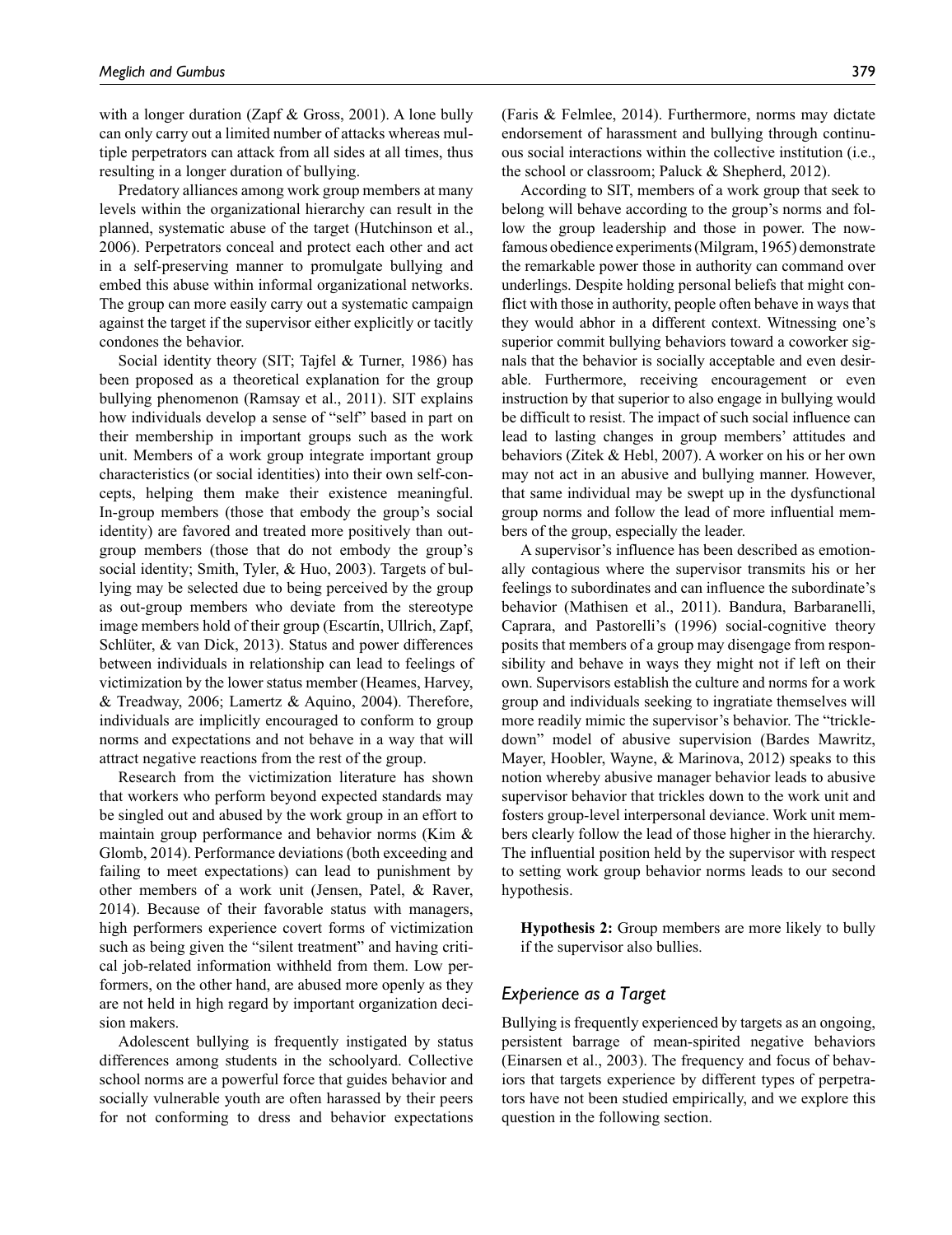We could locate no previous studies that addressed the ways in which targets are bullied by different perpetrators. We explore this aspect of bullying to better understand how targets are treated by supervisor-bullies compared to a group of peer bullies. Supervisor-bullies have a greater ability to manipulate the target's working conditions, job responsibilities, and rewards. In their capacity as supervisors they can use a wide range of tactics under the guise of formal authority to bully the target. The rich literature on abusive supervision shows that making unreasonable work demands, taking credit for subordinates' work, and blaming subordinates for mistakes are common manifestations of bullying by supervisors (Tepper, 2000). Under a premise of maintaining order and control, the supervisor can bully subordinates directly as well as enlist or even demand the cooperation of work group members in the bullying.

A supervisor can also undertake and instigate personfocused bullying such as public humiliation, social exclusion, rumormongering, and the like against the target. A group of coworkers has fewer tactics available due to the limited formal power of the group. If a supervisor initiates or participates in bullying the target, it is expected that the target will experience a greater number of distinct abusive behaviors than if bullying is done by a group of coworkers. This leads to our next hypothesis:

**Hypothesis 3:** Targets of supervisor-perpetrated bullying will experience a greater variety/number of bullying behaviors than targets of group coworker–perpetrated bullying.

Harris, Harvey, and Booth (2010) found that coworker relationship conflict was a significant antecedent of coworker abuse while the quality of team relationships did not influence the level of abuse. Their measure of coworker abuse was limited to person-focused abuse such as being rude, making negative comments about coworkers, and giving the silent treatment. Seemingly functional teams can experience abuse among coworkers when organizational norms allow conflict to remain unresolved.

Mathisen et al. (2011) found that emotional abuse is the most common form of bullying by a group. Behaviors such as humiliating and ridiculing the target, spreading rumors and lies about the target, and threatening or intimidating the target are typical of emotional abuse. These behaviors are person focused rather than work focused because they do not directly attack the target's work or work performance. This is intuitively appealing as coworkers may have fewer opportunities to thwart the target's work activities. Checks and balances in the work system may prevent coworkers from sabotaging the target's work or restricting the target's access to needed information or resources. Our final hypothesis thus seeks to confirm Mathisen et al.'s (2011) findings.

**Hypothesis 4:** Targets of group-perpetrated bullying will experience more personal attacks than work-focused attacks.

#### **Method**

Our study aims to compare the relative severity and actual experience of the same bullying behaviors perpetrated by a supervisor or group of coworkers. No existing instruments were appropriate to answer our research questions and therefore we developed an instrument specifically for this study. We culled behavioral items from prior research (Einarsen & Raknes, 1997; Fox & Stallworth, 2005; Keashly, Trott, & MacLean, 1994) and selected those that represented both person- and work-focused bullying behaviors that could be committed by both a supervisor and a group of coworkers. Pilot testing was conducted to establish the clarity of items and to ensure that they were endorsed by all respondents as representing negative workplace behavior. The sample for the first pilot test consisted of 43 undergraduate students who were on average 21.8 years old with an average of 6 years of work experience. The first pilot test revealed several items that were ambiguously worded and caused confusion among respondents. Those items were modified and a second pilot test was conducted. The second pilot test used 68 undergraduate students who were on average 23.6 years old with an average of 7 years of work experience. The final instrument resulted in scale reliabilities of .772 for group bullying and .810 for supervisor bullying. The 12 bullying items included in the final survey instrument are shown in Table 1.

In the survey instrument, question stems were phrased as "Your supervisor or group of coworkers repeatedly (commits the specified behavior)." The same six items (three person focused and three work focused) were repeated twice, once for each perpetrator, resulting in 12 total items. Respondents were asked to assess the severity of each behavior identified as bullying using a 9-point Likert-type scale that ranged from 1 (*not at all severe*) to 9 (*as severe as it gets*). Respondents were then asked if they had experienced each behavior as a target (*yes* or *no*) for a period of 6 months or longer. Four versions of the survey were created, with blocks of items presented in varying orders to control for sequencing and other unwanted systematic effects (Popovich, Licata, Nokovich, Martelli, & Zoloty, 1986).

#### *Sample*

The survey was administered to 220 working adults from employers in the Midwest and 299 undergraduate and graduate business students at a large Midwestern university. Only students who reported having more than 3 years of work experience were included in the data analysis to ensure that they could appropriately address the phenomenon under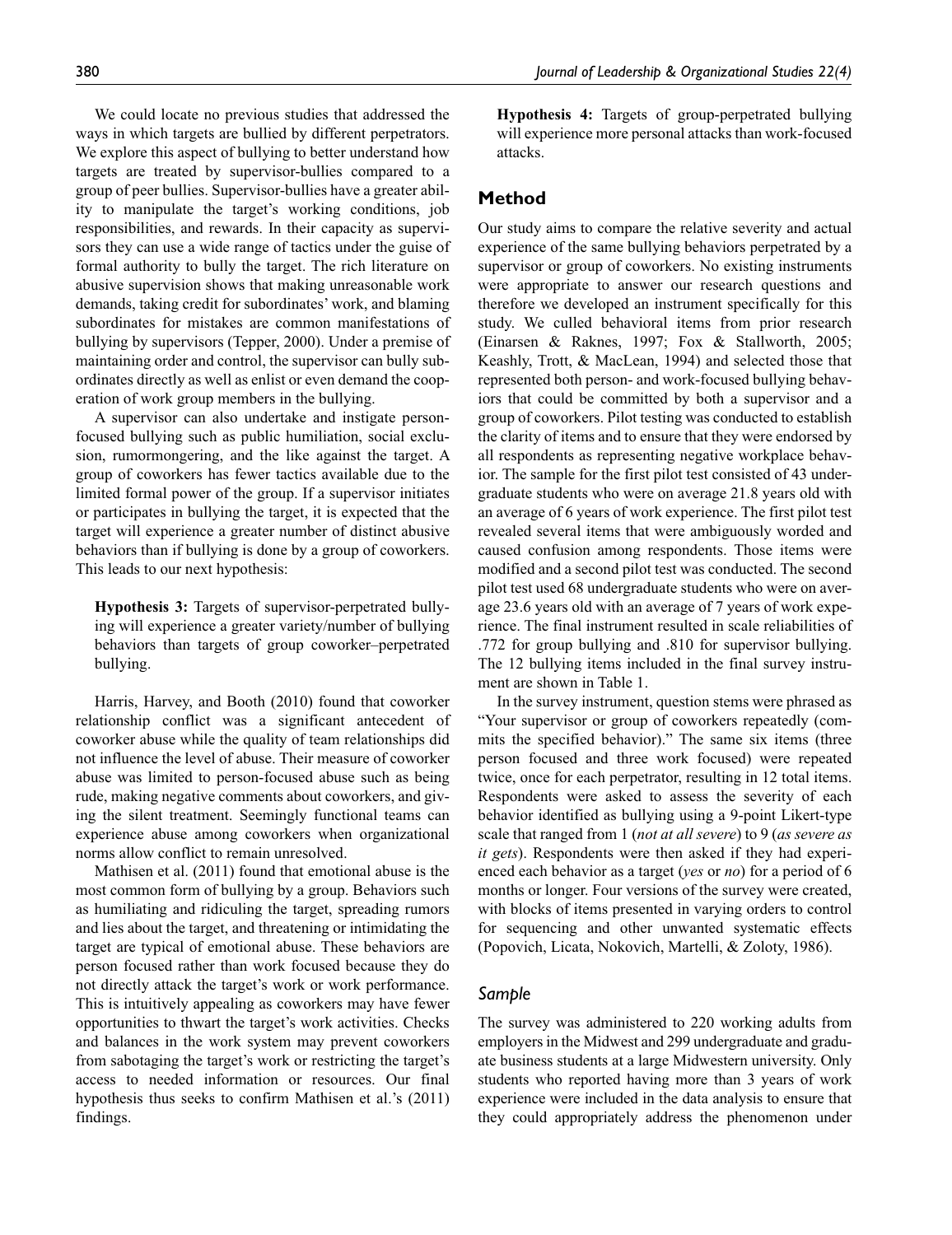#### **Table 1.** Items Included in the Final Survey Instrument.

| Scale <sup>a</sup> | Item                                                                                                                                                                           |  |  |
|--------------------|--------------------------------------------------------------------------------------------------------------------------------------------------------------------------------|--|--|
| <b>PS/PG</b>       | Your supervisor/group of coworkers repeatedly spreads hateful and malicious rumors about your personal life.                                                                   |  |  |
| <b>PS/PG</b>       | Your supervisor/group of coworkers repeatedly makes aggressive or intimidating physical gestures such as pushing,<br>slamming objects, finger pointing, or glaring toward you. |  |  |
| <b>PS/PG</b>       | Your supervisor/group of coworkers repeatedly yells at you, singles you out for angry outbursts, and directs<br>temper tantrums at you for no apparent reason.                 |  |  |
| WS/WG              | Your supervisor/group of coworkers repeatedly and intentionally sabotages or steals your tools, equipment,<br>supplies, or work output.                                        |  |  |
| WS/WG              | Your supervisor/group of coworkers repeatedly withholds or refuses to provide information that you must have in<br>order to perform your job successfully.                     |  |  |
| WS/WG              | Your supervisor/group of coworkers repeatedly and purposely excludes you from meetings that you need to attend<br>in order to perform your job successfully.                   |  |  |

a Scale to which the bullying behavior belongs: PS = person-focused behaviors perpetrated by a supervisor; PG = person-focused behaviors perpetrated by a group of coworkers; WS = work-focused behaviors perpetrated by a supervisor; WG = work-focused behaviors perpetrated by a group of coworkers.

**Table 2.** Sample Characteristics.

| Variable         | <b>Students</b> | <b>Adults</b> | Total |  |
|------------------|-----------------|---------------|-------|--|
|                  |                 |               |       |  |
| n                | 259             | 220           | 479   |  |
| Mean age (years) | 23.34           | 38.11         | 30.04 |  |
| Mean years work  | 6.62            | 17.24         | 11.40 |  |
| % Males          | 50              | 50            | 50    |  |
| % Females        | 50              | 50            | 50    |  |

study. Sample characteristics are presented in Table 2. No significant differences in the perception of severity were found based on sample type or experience as a target of bullying, which confirms Escartin et al.'s (2009) finding that severity perceptions are not influenced by study participants' experience with a phenomenon.

#### *Measures*

Bullying behaviors were categorized by two attributes, perpetrator power position (supervisor or group of coworkers) and focus of behavior (person or work). Perceived severity of bullying behaviors committed by a supervisor and group of coworkers was determined as a scale score of the related items. Averaging the severity scores of relevant items created two perceived severity scale scores. The supervisor scale score was the mean of the six supervisor bullying behaviors ( $\mu$  = 6.88,  $\alpha$  = .807); the group of coworkers scale was the mean of the six group of coworkers bullying behaviors (μ = 6.73, α = .765).

Experience as a target was determined as a summed score of the related items. The supervisor-bully score was the total number of behaviors each respondent reported as having experienced ( $\mu = 0.54$ ,  $\alpha = .716$ ). The group-bully score was the total number of behaviors each respondent reported as having experienced ( $\mu$  = 0.56,  $\alpha$  = .754). Overall,

35% (166) of the respondents reported having experienced at least one bullying behavior from either a supervisor-bully or a group-bully.

#### **Results**

The means and standard deviations for severity scores of each of the 12 bullying behaviors included in the final survey instrument are shown in Table 3.

Hypothesis 1 posited that bullying committed by a supervisor would be perceived as more severe than bullying by a group of coworkers. A paired comparison *t* test was used to compare the mean severity of the six behaviors committed by a supervisor with the mean severity of the six behaviors committed by a group of coworkers. The mean difference between bullying by a supervisor (6.88) and bullying by a group of coworkers (6.73) was 0.148, 95% confidence interval [CL; 0.033, 0.264]. The effect size was small  $(d=0.114)$ . A two-tailed paired *t* test showed that the mean severity of bullying by a supervisor was higher than the mean severity of bullying by a group of coworkers  $(t = 2.523, p < .012)$ . Hypothesis 1 was supported.

Hypothesis 2 posited that perpetrators would be more likely to bully as a group if the supervisor also bullies. There was a significant positive correlation between the scale scores for the total number of behaviors targets experienced at the hands of a supervisor-bully and a group of coworker bullies ( $r = .616$ ,  $n = 439$ ,  $p = .000$ ), indicating a strong likelihood of co-occurrence of bullying by a supervisor and bullying by a group of coworkers. Hypothesis 2 was supported.

Hypothesis 3 posited that targets of supervisorperpetrated bullying will experience a greater variety/number of bullying behaviors than targets of group coworker– perpetrated bullying. A paired comparison *t* test was used to compare the mean number of behaviors experienced by a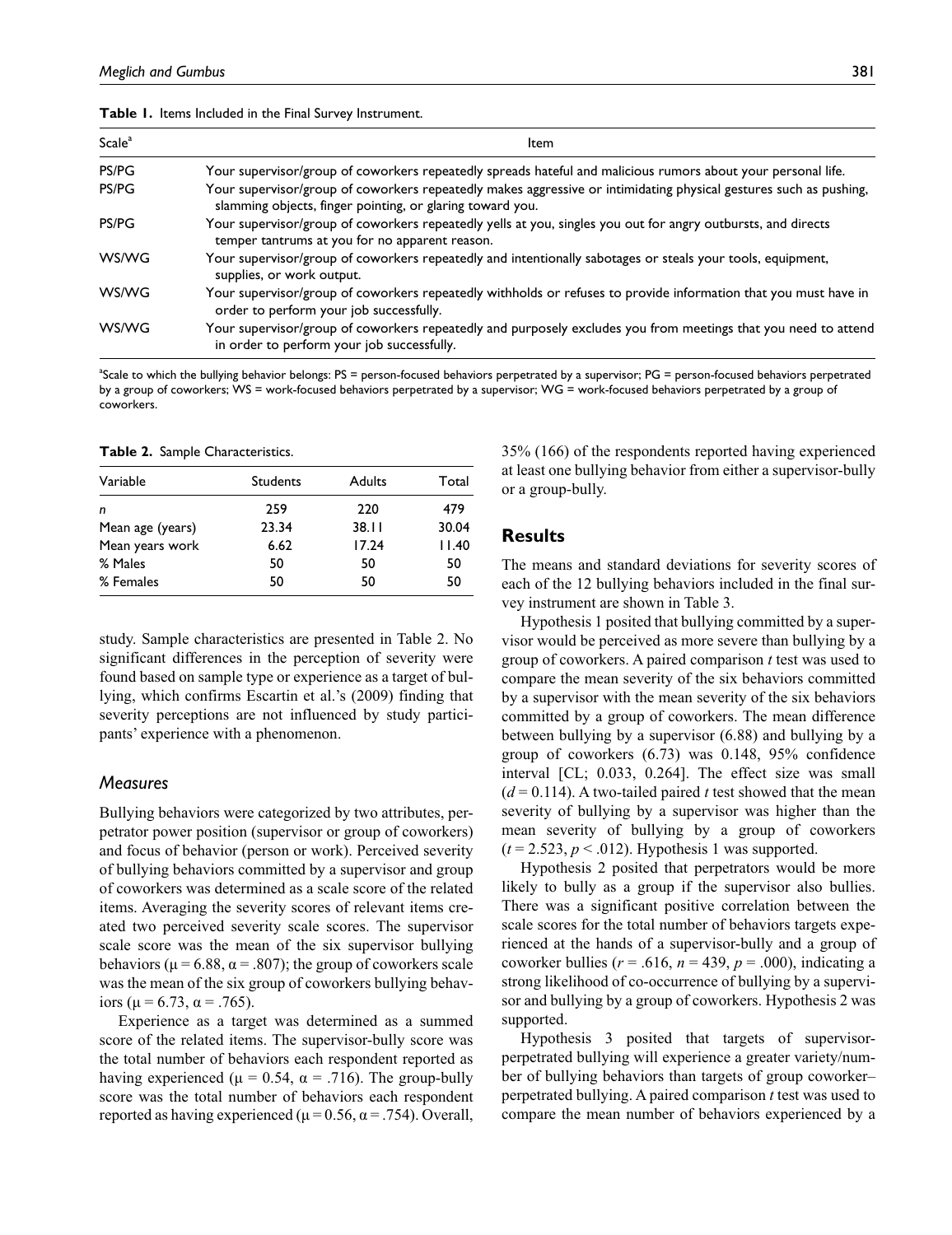| <b>Bullying behaviors</b>                       | Scale <sup>a</sup> | М <sup>b</sup> | SD    |
|-------------------------------------------------|--------------------|----------------|-------|
| Supervisor hateful/malicious rumors             | PS                 | 7.77           | 1.437 |
| Supervisor aggressive physical gestures         | PS                 | 7.54           | 1.687 |
| Supervisor yells/angry outbursts                | <b>PS</b>          | 7.16           | 1.707 |
| Group of coworkers hateful/malicious rumors     | PG                 | 7.44           | 1.611 |
| Group of coworkers aggressive physical gestures | PG                 | 7.38           | 3.269 |
| Group of coworkers yells/angry outbursts        | PG                 | 7.07           | 1.761 |
| Supervisor sabotages/steals work                | <b>WS</b>          | 6.63           | 2.200 |
| Supervisor withholds information                | <b>WS</b>          | 6.11           | 2.309 |
| Supervisor excludes you from meetings           | <b>WS</b>          | 6.02           | 2.373 |
| Group of coworkers sabotages/steals work        | WG                 | 6.76           | 1.886 |
| Group of coworkers withholds information        | WG                 | 6.13           | 2.188 |
| Group of coworkers excludes you from meetings   | WG                 | 5.56           | 2.498 |

**Table 3.** Means and Standard Deviations of Severity Scores Arranged by Scale.

a Scale to which the bullying behavior belongs: PS = person-focused behaviors perpetrated by a supervisor; PG = person-focused behaviors perpetrated by a group of coworkers; WS = work-focused behaviors perpetrated by a supervisor; WG = work-focused behaviors perpetrated by a group of coworkers.

b Mean perceived severity rated using a Likert-type scale from 1 = *not at all severe* to 9 = *as severe as it gets*.

target when the bully is a supervisor to the mean number of behaviors experienced by a target when the bully is a group of coworkers. The difference between the mean number of behaviors experienced by a target when the bully is a supervisor (0.54) and the mean number of behaviors experienced by a target when the bully is a group of coworkers (0.54) was 0.002, 95% CI [−0.091, 0.095]. A two-tailed paired *t* test showed that the mean number of bullying behaviors experienced when the bully is a supervisor was not different from the mean number of bullying behaviors experienced when the bully is a group of coworkers  $(t = -0.048,$ *p* < .962). Hypothesis 3 was not supported.

Hypothesis 4 posited that targets of group coworker bullies will experience more person-focused bullying behaviors than work-focused bullying behaviors. A paired comparison *t* test was used to compare the mean number of person-focused behaviors targets experienced at the hand of a group to the mean number of work-focused behaviors experienced at the hand of a group of coworker bullies. The difference between the mean number of person-focused behaviors (0.248) and the mean number of work-focused behaviors (0.307) was 0.059, 95% CI [0.002, 0.116]. The effect size was small  $(d = 0.191)$ . A two-tailed paired *t* test showed that the mean number of person-focused behaviors targets experienced was statistically and practically different (higher) from the mean number of work focused bullying behaviors when committed by a group of coworkers  $(t =$ 2.036,  $p < .042$ ). Hypothesis 4 was supported.

#### **Discussion**

To date, little research has been devoted to the investigation of bullying as a group-level occurrence. Our study set out to compare the relative severity and actual experience when

the same behaviors are perpetrated by a supervisor or a group of coworkers. Our results indicate that when a supervisor bullies employees, it is perceived to be more severe than when a group of coworkers commits the same bullying behaviors. We extend the work of Hershcovis and Barling (2010), who found that bullying by a supervisor was worse than bullying by a lone peer. Our study considers multiple coworkers as perpetrators and contributes to the overall understanding of the seriousness of the phenomenon. This is meaningful because research has shown that more severe bullying leads to more deleterious consequences for the target(s). When supervisors commit bullying, targets and organizations suffer the greatest damage. Our study shows that even the collective assault by multiple coworkers ganging up on the target does not outweigh the magnitude of harm caused by supervisory abuse.

We further found that members of a work group are more likely to commit bullying if they witness the supervisor doing so. The influence of a supervisor's behavior cannot be minimized. Consistent with SIT, group members may be driven to behave in ways that will ensure their inclusion in the in-group, particularly if the supervisor actively engages in bullying the target. The role model status of the supervisor pervades the culture of the work environment and demonstrates the behaviors that will be accepted, rewarded, and condoned. Group members who wish to be included will follow the lead of the supervisor and commit bullying behaviors as well.

We conducted exploratory research to investigate the experience of being targeted by a supervisor or a group of bullies. We did not find any significant difference in the number of behaviors that targets experienced at the hands of either perpetrator. While we thought that targets might experience a greater variety of bullying behaviors from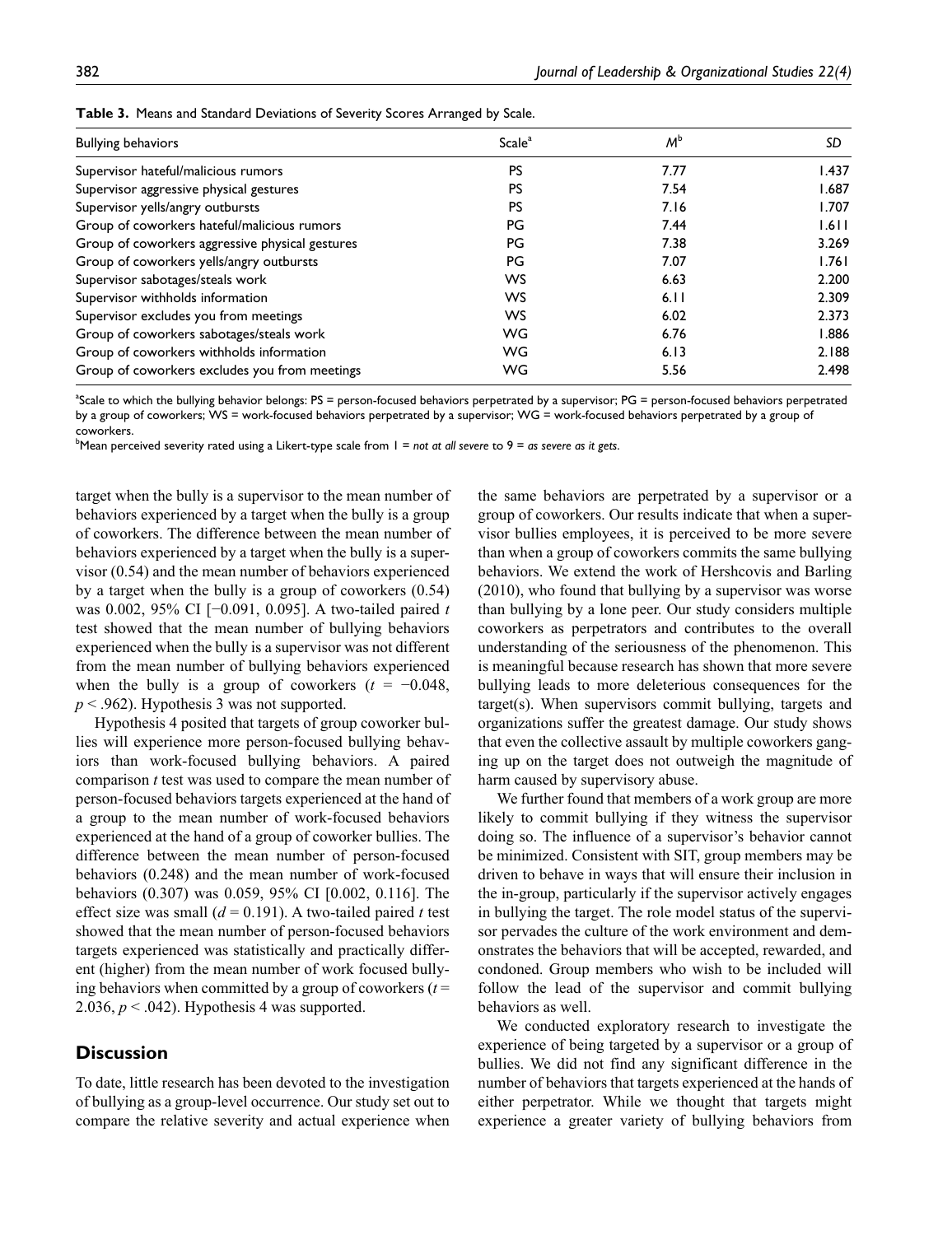supervisor-bullies because of their greater influence over the target's work situation that was not the case. Perhaps there was a restriction in our study because only six behaviors were included in the instrument, thus limiting the number of behaviors for respondents to consider. The study was designed to assess the same behaviors committed by different perpetrators; however, supervisors have more levers to pull and our instrument may have inadvertently downplayed this reality.

We further investigated the types of behaviors committed by groups of coworkers when they bully a target. As predicted, targets of bullying by groups of coworkers are more often attacked personally rather than having their work attacked. While the magnitude of the finding is small, the results corroborate Mathisen et al. (2011) and confirm that socially or emotionally abusing a target is the more frequent manifestation of group bullying. This is noteworthy because it highlights the need to provide interpersonal skills training and reinforcement in addition to implementing checks and balances at the workplace to ensure successful job performance. Social isolation, rumormongering, and other personal attacks may more easily be dismissed when targets report such behaviors. Yet these actions by peers in the work unit can slowly tear down the target's self-image and eventual effectiveness on the job.

Our study advances the literature in workplace bullying by confirming the severity of harm caused when supervisors commit bullying in the workplace. We provide empirical evidence of the "follow the leader" propensity for workers to engage in bullying if they witness the supervisor doing so. Targets reported that the experience of being bullied by a supervisor and/or by a group of coworkers was not quantitatively different as the number of bullying behaviors experienced by targets was not determined by the organizational status or number of perpetrators. Targets reported that when they are bullied by groups, the attacks focus more on their personal and social lives rather than their work lives. These findings contribute to the explication of the bullying construct by adding a much-needed perspective of bullying at the group level.

#### **Limitations and Implications**

While our findings shed light on some important elements of bullying, the study is not without limitations. Self-report data from a cross-sectional sample may limit the generalizability of our results. The reliance on convenience samples may limit the generalizability of findings in this study. While the use of a student sample may be perceived as a limitation, Baker, Terpstra, and Cutler (1990) found that student assessment of sexual harassment was consistent with working adult assessment of same. Furthermore, Thorsteinson's (2003) meta-analysis showed that full- and part-time employees report little difference on job satisfaction and other organizational variables. University students

were included in this study as they are a vulnerable employee population often with fewer resources to counteract workplace mistreatment while also needing to work in order to pay for schooling (Neill, 2015). They are familiar with bullying behavior as it occurs in schools and via technology—contexts with which they are particularly conversant (Schenk & Fremouw, 2012). Therefore, university students are a valid pool of respondents for research on mistreatment in the workplace. As mentioned previously, the limited number of bullying behaviors included in the study design may have restricted the robustness of the findings because the entire scope of bullying behaviors was not tested.

We close with a discussion of implications for future research and for organization managers. The dearth of previous research on group-level bullying provides a rich landscape in which future studies can be conducted to further explore how the bullying experience differs when a group of workers gangs up on the target. Questions about specific behaviors, frequency of bullying, supervisory involvement, and bully motivations are all important avenues for future research. While the present study considered bullying of individuals within the same work group, it is quite likely that intergroup bullying occurs as well. Future research might focus specifically on bullying within and across groups to identify factors that lead to such behaviors. Because groups and teams are a pervasive structure in modern organizations, it is critical for researchers to understand how negative group-level behavior manifests and how it affects targets.

Organization managers and human resource professionals must heed the call to train supervisors in appropriate workplace behavior. Recognizing the formidable power that supervisory behavior has on work group members means that supervisors must receive ongoing feedback in terms of their supervisor–subordinate interactions and undergo training and performance counseling to prevent negative behavior. On a positive note, supervisors should be recognized and commended for exhibiting positive, healthy interpersonal behaviors and for maintaining a respectful culture within the work group.

Since work group members are also known to join forces and bully others, it is vital to provide interpersonal skills and group dynamics training for all employees. As noted by Skogstad, Torsheim, Einarsen, and Hauge (2011), a poor social work environment fosters bullying in groups. Instituting work group norms of respectful treatment and holding all members accountable through performance assessment can set a tone of appropriate behavior expectations for all. Proactively addressing the issue of group bullying and providing an accessible and responsive reporting process to targets will demonstrate an organization's commitment to creating a safe, productive work environment. Finally, framing work group behavior within the context of organizational ethics policies and programs will highlight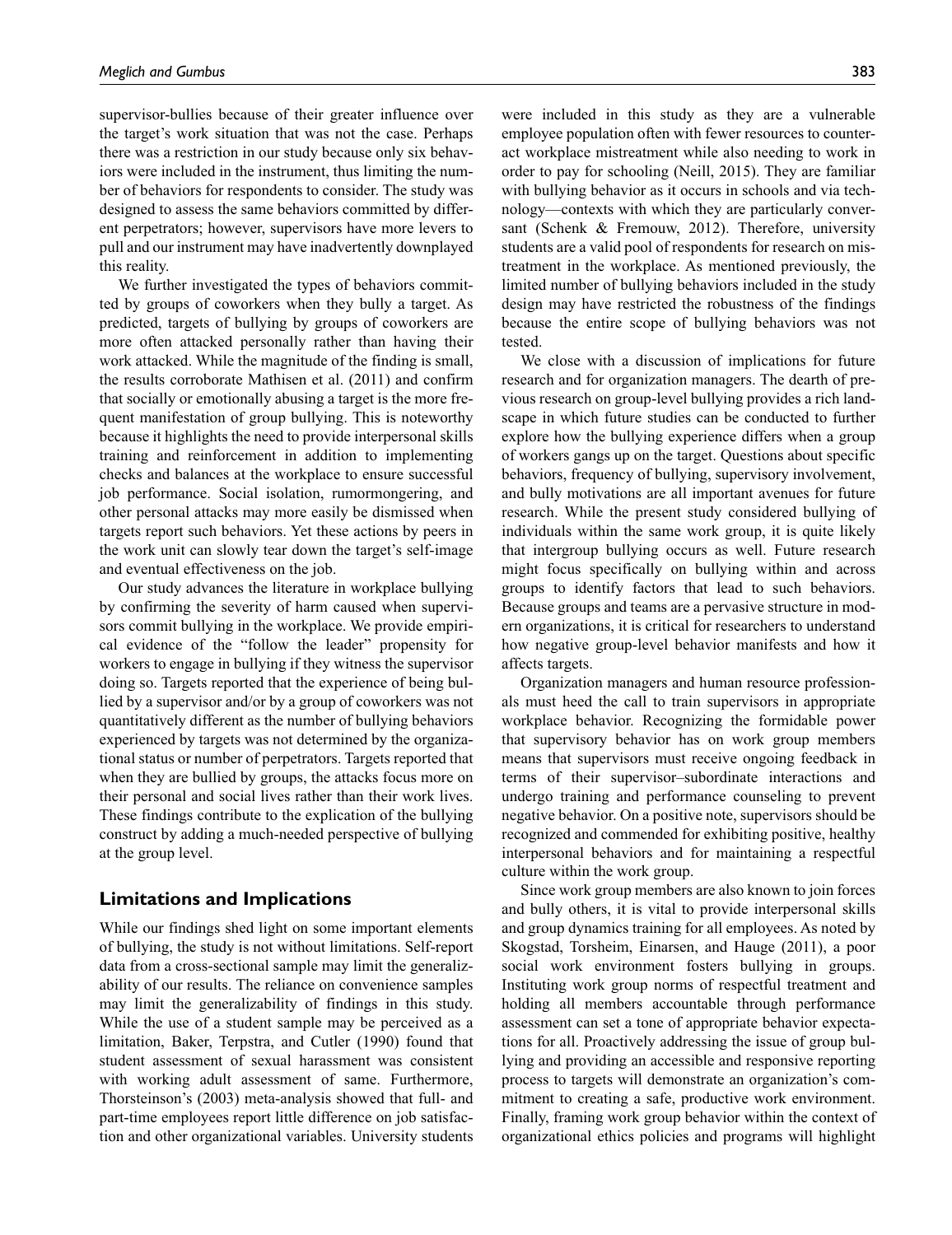the notion that humane treatment for all employees is part of the broader culture.

Dealing with workplace bullying requires both researchers who undertake the task of explaining the phenomenon to facilitate prevention and courageous organization leaders that tolerate no less than dignified, respectful treatment in the workplace from those in power and all members of the organization. Workplace bullying occurs not only in a downward direction but also laterally among coworkers. Creating a productive work environment means that all members of the organization operate in a professional, caring manner toward each other, regardless of their status within the formal hierarchy. Promoting workplace harmony is more than a "nice to have" in modern organizations. When harassment, bullying, incivility, and other disrespectful behavior go unchecked, organizations underperform and lose valuable talent. Turning a blind eye to a hostile environment is likely to lead to additional unethical behaviors by setting a tone of tolerance for inappropriate conduct. Organization leaders and other stakeholders must demonstrate intolerance for such unethical and damaging behavior and drive employees to act with dignity and respect in all matters.

#### **Declaration of Conflicting Interests**

The author(s) declared no potential conflicts of interest with respect to the research, authorship, and/or publication of this article.

#### **Funding**

The author(s) received no financial support for the research, authorship, and/or publication of this article.

#### **References**

- Askew, K., Taing, M. U., & Johnson, R. E. (2013). The effects of commitment to multiple foci: An analysis of relative influence and interactions. *Human Performance*, *26*, 171-190.
- Baker, D. D., Terpstra, D. E., & Cutler, B. D. (1990). Perceptions of sexual harassment: A re-examination of gender differences. *Journal of Psychology*, *124*, 409-416.
- Bandura, A., Barbaranelli, C., Caprara, G. V., & Pastorelli, C. (1996). Mechanism of moral disengagement in the exercise of moral agency. *Journal of Personality and Social Psychology*, *71*, 364-374.
- Bardes Mawritz, M., Mayer, D. M., Hoobler, J. M., Wayne, S. J., & Marinova, S. V. (2012). A trickle-down model of abusive supervision. *Personnel Psychology*, *65*, 325-357.
- Bowling, N. A., & Beehr, T. A. (2006). Workplace harassment from the victim's perspective: A theoretical model and metaanalysis. *Journal of Applied Psychology*, *91*, 998-1012.
- Carmeli, A., Ben-Hador, B., Waldman, D. A., & Rupp, D. E. (2009). How leaders cultivate social capital and nurture employee vigor: Implications for job performance. *Journal of Applied Psychology*, *94*, 1553-1561.
- Duffy, M. K., Ganster, D. C., & Pagon, M. (2002). Social undermining in the workplace. *Academy of Management Journal*, *45*, 331-351.
- Einarsen, S., Hoel, H., & Notelasers, G. (2009). Measuring exposure to bullying and harassment at work: Validity, factor structure, and psychometric properties of the Negative Acts Questionnaire-Revised. *Work & Stress*, *23*, 24-44.
- Einarsen, S., Hoel, H., Zapf, D., & Cooper, C. L. (2003). The concept of bullying at work. In S. Einarsen, H. Hoel, D. Zapf, & C. L. Cooper (Eds.), *Bullying and emotional abuse in the workplace: International perspectives in research and practice* (pp. 3-30). New York, NY: Taylor & Francis.
- Einarsen, S., & Mikkelsen, E. G. (2003). Individual effects of exposure to bullying at work. In S. Einarsen, H. Hoel, D. Zapf, & C. L. Cooper (Eds.), *Bullying and emotional abuse in the workplace: International perspectives in research and practice* (pp. 127-144). New York, NY: Taylor & Francis.
- Einarsen, S., & Raknes, B. I. (1997). Harassment in the workplace and the victimization of men. *Violence and Victims*, *12*, 247-263.
- Escartin, J., Rodriguez-Carballeira, A., Zapf, D., Porrua, C., & Martin-Pena, J. (2009). Perceived severity of various bullying behaviors at work and the relevance of exposure to bullying. *Work & Stress*, *23*, 191-205.
- Escartín, J., Ullrich, J., Zapf, D., Schlüter, E., & van Dick, R. (2013). Individual- and group-level effects of social identification on workplace bullying. *European Journal of Work and Organizational Psychology*, *22*, 182-193.
- Faris, R., & Felmlee, D. (2014). Casualties of social combat: School networks of peer victimization and their consequences. *American Sociological Review*, *79*, 228-257.
- Fox, S., & Stallworth, L. E. (2005). Racial/ethnic bullying: Exploring links between bullying and racism in the U.S. workplace. *Journal of Vocational Behavior*, *66*, 438-456.
- Harris, K. J., Harvey, P., & Booth, S. (2010). Who abuses their coworkers? An examination of personality and situational variables. *Journal of Social Psychology*, *150*, 608-627.
- Hauge, L. J., Skogstad, A., & Einarsen, S. (2009). Individual and situational predictors of workplace bullying: Why do perpetrators engage in the bullying of others? *Work & Stress*, *23*, 349-358.
- Heames, J. T., Harvey, M. G., & Treadway, D. C. (2006). Status inconsistency: An antecedent to bullying behaviour in groups. *International Journal of Human Resource Management*, *17*, 348-361.
- Hershcovis, M. S., & Barling, J. (2010). Towards a multifoci approach to workplace aggression: A meta-analytic review of outcomes from different perpetrators. *Journal of Organizational Behavior*, *31*(1), 24-44.
- Hoel, H., Faragher, B., & Cooper, C. L. (2004). Bullying is detrimental to health, but all bullying behaviours are not necessarily equally damaging. *British Journal of Guidance & Counselling*, *32*, 367-387.
- Hoel, H., & Salin, D. (2003). Organisational antecedents of bullying. In S. Einarsen, H. Hoel, D. Zapf, & C. L. Cooper (Eds.), *Bullying and emotional abuse in the workplace: International perspectives in research and practice* (pp. 203-218). New York, NY: Taylor & Francis.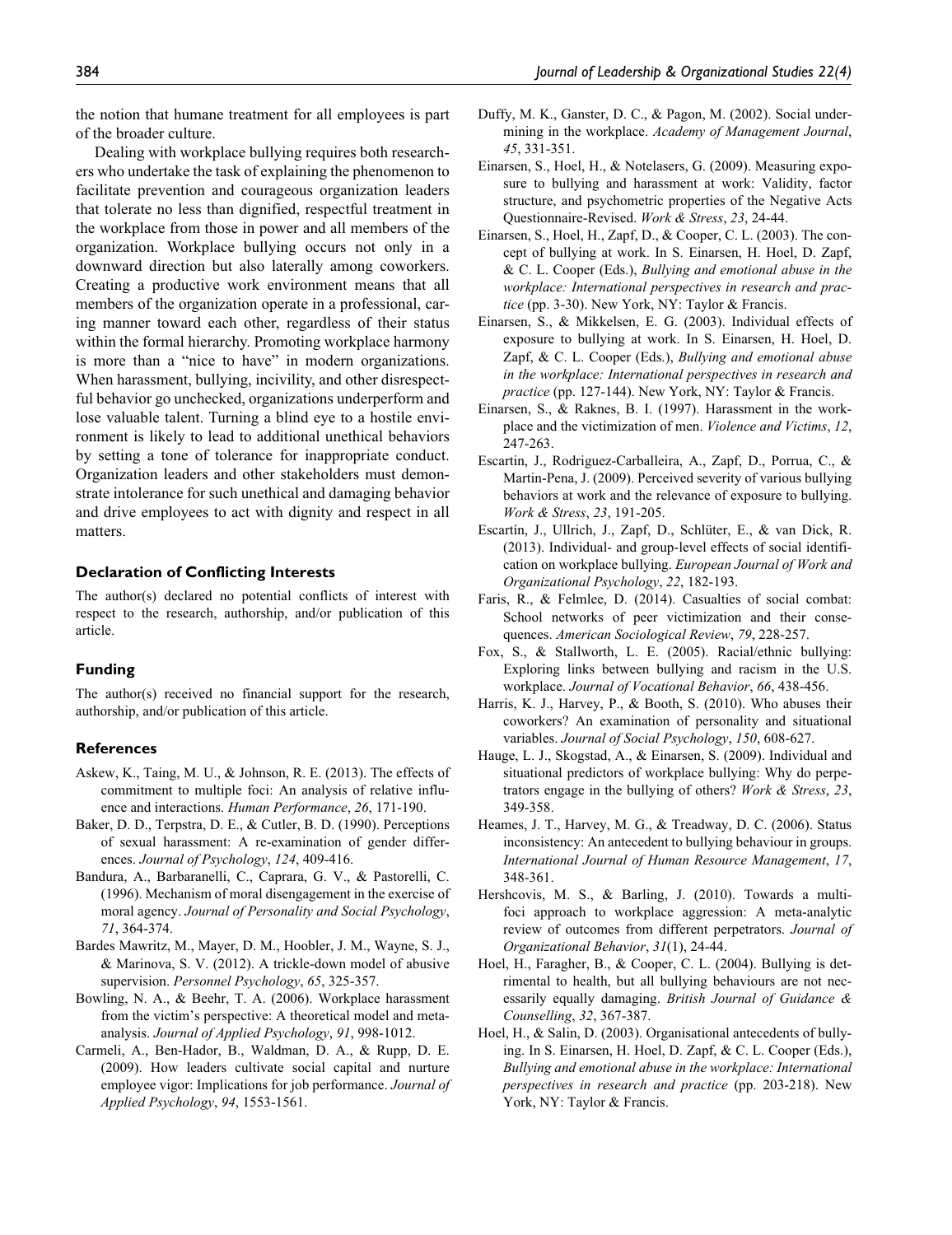- Hutchinson, M., Vickers, M. H., Jackson, D., & Wilkes, L. (2006). Like wolves in a pack: Predatory alliances of bullies in nursing. *Journal of Management & Organization*, *12*, 235-250.
- Janssen, O., & Giebels, E. (2013). When and why creativityrelated conflict with coworkers can hamper creative employees' individual job performance. *European Journal of Work and Organizational Psychology*, *22*, 574-587.
- Jensen, J. M., Patel, P. C., & Raver, J. L. (2014). Is it better to be average? High and low performance as predictors of employee victimization. *Journal of Applied Psychology*, *99*, 296-309.
- Keashly, L., Trott, V., & MacLean, L. M. (1994). Abusive behavior in the workplace: A preliminary investigation. *Violence and Victims*, *9*, 341-357.
- Kim, E., & Glomb, T. M. (2014). Victimization of high performers: The roles of envy and work group identification. *Journal of Applied Psychology*, *99*, 619-634.
- Lamertz, K., & Aquino, K. (2004). Social power, social status and perceptual similarity of workplace victimization: A social network analysis of stratification. *Human Relations*, *57*, 795-822.
- Lewis, D., Sheehan, M., & Davies, C. (2008). Uncovering workplace bullying. *Journal of Workplace Rights*, *13*, 281-301.
- Leymann, H. (1990). Mobbing and psychological terror at workplaces. *Violence and Victims*, *5*, 119-126.
- Lutgen-Sandvik, P., Tracy, S., & Alberts, J. (2007). Burned by bullying in American workplace: Prevalence, perception, degree, and impact. *Journal of Management Studies*, *44*, 837-862.
- Mathisen, G. E., Einarsen, S., & Mykletun, R. (2011). The relationship between supervisor personality, supervisors' perceived stress and workplace bullying. *Journal of Business Ethics*, *99*, 637-651.
- Matthiesen, S. B., & Einarsen, S. (2001). MMPI-2 configurations among victims of bullying at work. *European Journal of Work and Organizational Psychology*, *10*, 467-484.
- Milgram, S. (1965). Some conditions of obedience and disobedience to authority. *Human Relations*, *18*(1), 57-76.
- Namie, G., & Lutgen-Sandvik, P. E. (2010). Active and passive accomplices: The communal character of workplace bullying. *International Journal of Communication*, *4*, 343-373.
- Neill, C. (2015). Rising student employment: The role of tuition fees. *Education Economics*, *23*, 101-121.
- Ng, T. W. H., & Sorensen, K. L. (2008). Toward a further understanding of the relationships between perceptions of support and work attitudes: A meta-analysis. *Group & Organization Management*, *33*, 243-268.
- Nielsen, M. B., Skogstad, A., Matthiesen, S. B., Glaso, L., Aasland, M. S., Notelaers, G., & Einarsen, S. (2009). Prevalence of workplace bullying in Norway: Comparisons across time and estimation methods. *European Journal of Work and Organizational Psychology*, *18*, 81-101.
- Paluck, E. L., & Shepherd, H. (2012). The salience of social referents: A field experiment on collective norms and harassment behavior in a school social network. *Journal of Personality and Social Psychology*, *103*, 899-915.
- Piccolo, R. F., Bono, J. E., Heinitz, K., Rowold, J., Duehr, E., & Judge, T. A. (2012). The relative impact of complementary leader behaviors: Which matter most? *Leadership Quarterly*, *23*, 567-581.
- Podsakoff, P. M., Bommer, W. H., Podsakoff, N. P., & Mackenzie, S. B. (2006). Relationships between leader reward and punishment behavior and subordinate attitudes, perceptions, and behaviors: A meta-analytic review of existing and new research. *Organizational Behavior and Human Decision Processes*, *99*, 113-142.
- Popovich, P. M., Licata, B. J., Nokovich, D., Martelli, T., & Zoloty, S. (1986). Assessing the incidence and perceptions of sexual harassment behaviors among American undergraduates. *Journal of Psychology*, *120*, 387-396.
- Ramsay, S., Troth, A., & Branch, S. (2011). Work-place bullying: A group processes framework. *Journal of Occupational and Organizational Psychology*, *84*, 799-816.
- Rayner, C., & Dick, G. P. M. (2004, *August). Exploring the workplace bullying construct: An evidence-based approach*. Paper presented at the Academy of Management Annual Meeting, 2004, New Orleans, LA.
- Rayner, C., & Hoel, H. (1997). A summary review of literature relating to workplace bullying. *Journal of Community & Applied Social Psychology*, *7*, 181-191.
- Rayner, C., & Keashly, L. (2005). Bullying at work: A perspective from Britain and North America. In S. Fox & P. E. Spector (Eds.), *Counterproductive work behavior: Investigation of actors and targets* (pp. 271-296). Washington, DC: American Psychological Association.
- Schenk, A. M., & Fremouw, W. J. (2012). Prevalence, psychological impact, and coping of cyberbully victims among college students. *Journal of School Violence*, *11*(1), 21-37.
- Skogstad, A., Torsheim, T., Einarsen, S., & Hauge, L. J. (2011). Testing the work environment hypothesis of bullying on a group level of analysis: Psychosocial factors as precursors of observed workplace bullying. *Applied Psychology*, *60*, 475-495.
- Smith, H. R., Tyler, T. R., & Huo, Y. J. (2003). Interpersonal treatment, social identify, and organizational behaviour. In S. A. Haslam, D. van Knippenberg, M. Platow, & N. Ellemers (Eds.), *Social identify at work: Developing theory and practice* (pp. 155-172). New York, NY: Psychology Press.
- Tajfel, H., & Turner, J. C. (1986). The social identity theory of intergroup behavior. In S. Worchel & W. G. Austin (Eds.), *the psychology of intergroup relations* (2nd ed., pp. 7-24). Chicago, IL: Nelson-Hall.
- Tepper, B. J. (2000). Consequences of abusive supervision. *Academy of Management Journal*, *43* 178-190.
- Thorsteinson, T. J. (2003). Job attitudes of part-time vs. full-time workers: A meta-analytic review. *Journal of Occupational and Organizational Psychology*, *76*, 151-177.
- Winkler, E., Busch, C., Clasen, J., & Vowinkel, J. (2015). Changes in leadership behaviors predict changes in job satisfaction and well-being in low-skilled workers: A longitudinal investigation. *Journal of Leadership & Organizational Studies*, *22*, 72-87.
- Yuann-Jun, L., Nai-Wen, C., & Aichia, C. (2010). Examining the mechanisms linking transformational leadership, employee customer orientation, and service performance: The mediating roles of perceived supervisor and coworker support. *Journal of Business and Psychology*, *25*, 477-492.
- Zapf, D., & Einarsen, S. (2005). Mobbing at work: Escalated conflicts in organizations. In S. Fox & P. E. Spector (Eds.), *Counterproductive work behavior: Investigation of actors and targets* (pp. 237-270). Washington, DC: American Psychological Association.